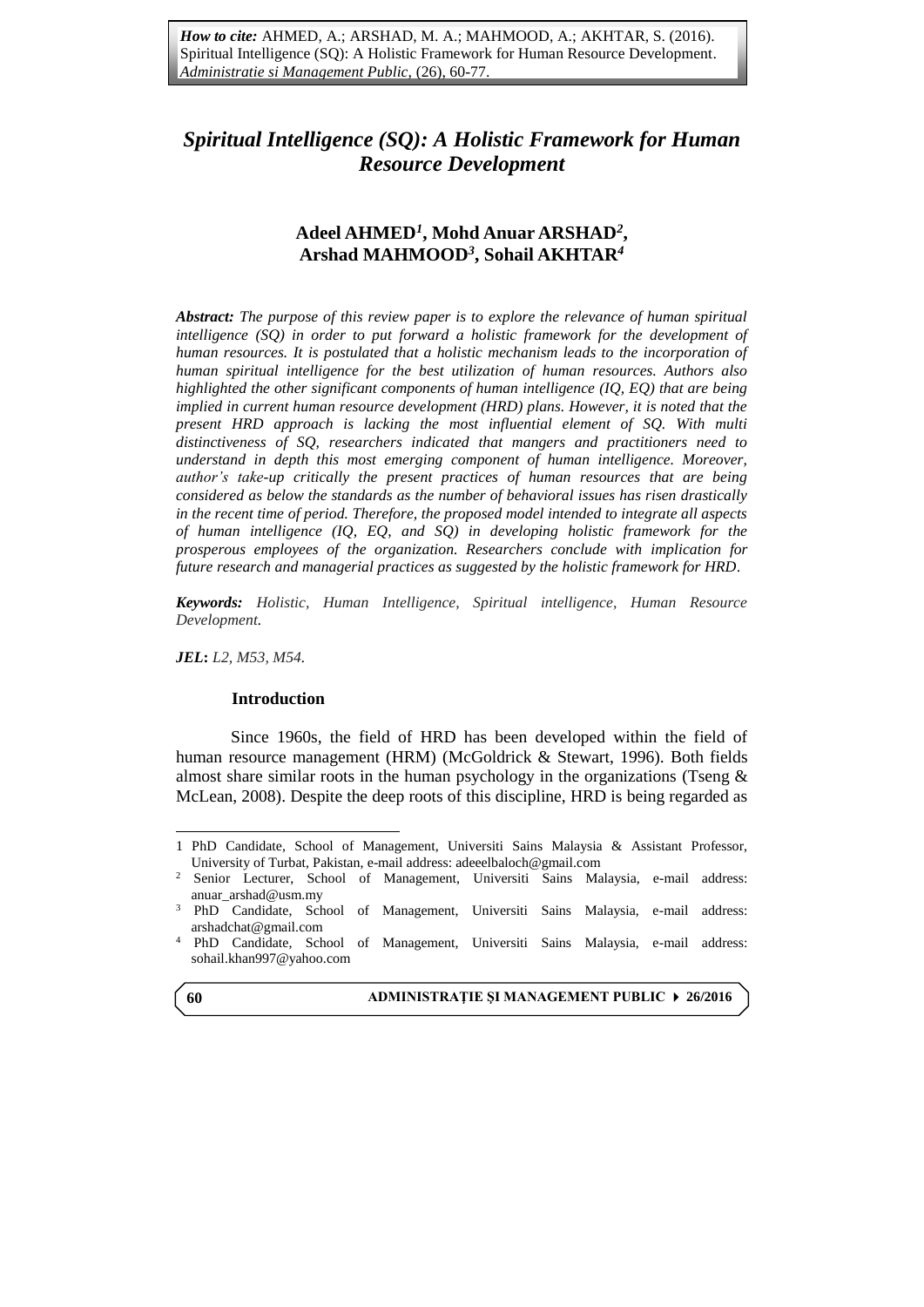a new academic field for further extensive exploration to enrich the theoretical foundation (Werner & DeSimone, 2011). A number of researchers have sought over the decades to conceptualize HRD as a concept (Garavan, 1991; Weinberger, 1998; Tseng & McLean, 2008). However, as McGoldrick et al. (2003) suggested, that defining HRD is thwarted by the lack of boundaries and parameters. Since some other commentators define human resource development by placing emphasis on development, specifically the development that is associated with individual (Harrison, 1997). On the same line Stokes et al. (2016) argued that selfdevelopment initiatives reflect a growing approach to HRD. As a justification or impetus for investment in HRD represents a significant shift in thinking away from formalized, training type activities, to a more learner centered, facilitative, flexible and independent process from the learner perspective that shows a proactive strategy rather reactive approach.

The reason behind the need to define the discipline more thoroughly comes from the realization that people are the primary source of competitive advantages for any type of organization. In order to survive, organizations need to take advantage of the strategic potential and competencies of employees for the benefit of the organizations [\(Ruona & Lynham, 2004;](#page-15-0) [Saru, 2007\)](#page-15-1). HRD plays a key role in the development of organizations in an era of the rapid and continuous change [\(Griffin, Phillips, & Gully, 2016\)](#page-12-0). Therefore, there is a need for HRD professionals to accept that HRD itself is a continuously evolving, adaptive concept; and they need to embrace change and ambiguity in order to help individuals and groups in facilitating changes and thinking ambiguity [\(Mankin, 2001\)](#page-13-0). Consequently, HRD in the future is expected to be different as compared to the current practices of HRD [\(Gosney & Hughes, 2016;](#page-12-1) [Mankin, 2001\)](#page-13-0). Although many organizations implement different types of HRD models to enhance employees' effectiveness [\(Kumpikaite, 2008\)](#page-13-1), there is still a lack of HRD model practices in the organizations [\(Wilson, 2014\)](#page-16-1). It is because the concept of HRD deals with many facets of individual development including their physical, intellectual, emotional, political, and spiritual aspects (Khan & Khan, 2011; [Pluta et al., 2016\)](#page-14-1).

Furthermore, in today's highly-competitive and rapidly changing environment, HRD program is developed and practiced in certain organizations to enhance employees' effectiveness (Werner & DeSimone, 2011). The HRD process is used to develop HRD programs. In this sense, HRD programs become the outcome of the HRD process [\(Armstrong & Taylor, 2014\)](#page-11-0). HRD programs are categorized into many different forms: employees' development, organizational development, career development, and performance support types of programs (Bryc, Rozycka-Tran & Szczepanik, 2015). Each program has its own set of input, process, output, and environmental context [\(Chalofsky, Rocco, & Morris,](#page-11-1)  [2014;](#page-11-1) [Rao, 2016\)](#page-15-2). HRD program helps employees to develop their personal and organizational skills, knowledge, and abilities (McDonald  $\&$  Hite, 2005). HRD programs were translated into the annual training calendar of the organization, which helps maintain an efficient and competent environment in the organizations

# **ADMINISTRATION AND PUBLIC MANAGEMENT 26/2016**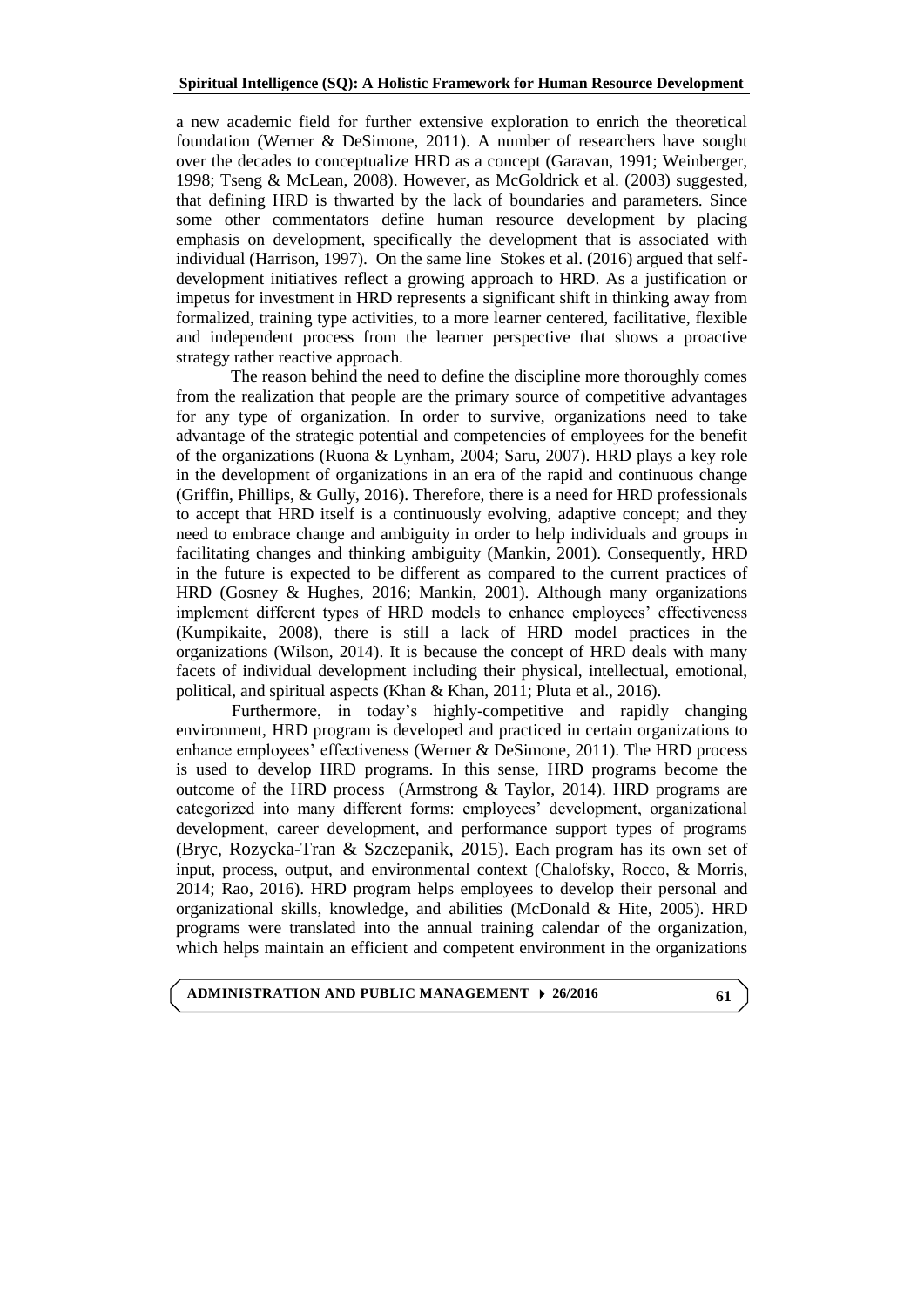for employees' effectiveness. In true sense employees are perceived as the most valuable assets in the organization that have unlimited capability to learn, grow, and improve effectiveness in organizations [\(Nafukho & Muyia, 2014\)](#page-14-2).

# **Conventional Model of Employee Behavior.**

In general, employee behavior is considered as the most critical aspect for HRD program design, delivery and implementation. The conventional model of organizations in developing their employees is more focused on enhancement of individual's knowledge, skills, abilities (IQ) and emotions (EQ). However, despite this immense interest in human resources, organizations are tending to fail to have holistic approach of human resource development Werner & Desimone (2008) presented a model of employee behavior and indentified the basic factors that shape individual behavior in two important categories which are internal and environmental forces. Their model depicts that employee related forces are motivation, attitudes and KSA (Knowledge, Skills, and Abilities), likewise, environmental factors are supervisors, the organization and colleagues. Generally, majority of organizations are much meticulous with regard to the inclusion of these attributes in the HRD programs. However, the employee behavior model is more focused and based on rational (IQ) and emotional (EQ) aspects for human development. As a result, employees will conduct their behaviors depend upon cognitive and non cognitive characteristics, for instance, education, skills, abilities, experience, emotional intelligence and spiritual intelligence (Wright, 2008). In addition, the present study instill that without considering spiritual development of human resources the logic (IQ) and emotions (EQ) could not be only sufficient source for human being to perform greatest performances.

# *Overview of Human Intelligence*

Since the beginning of the 20th century, modern psychology has attempted at large to explore human intelligence and proposed a number of significant empirical conclusions on the scientific measurement of the human intelligence (Nevo, 1997). At that time human intelligence was equated with IQ (Intelligence Quotient) and psychologists devised a test that could measure individuals'IQ scores, and these tests were used to sort out the one who is most intelligent. By the 1960s, IQ tests and scores became very controversial as that the test was measuring a particular kind of intelligences, such as rational, logical, and linear intelligence, whereas this kind of intelligence only used to solve certain kinds of logical problems and become very constructive for strategic thinking (Zohar & Marshall, 2004).

The foundation of human intelligence theories originated from the Greek philosophy. The nature of human intelligence is considered one of the most and highly debatable areas of psychological theory and research [\(Solso & Reiss, 2005\)](#page-15-3).

#### **ADMINISTRAŢIE ŞI MANAGEMENT PUBLIC 26/2016**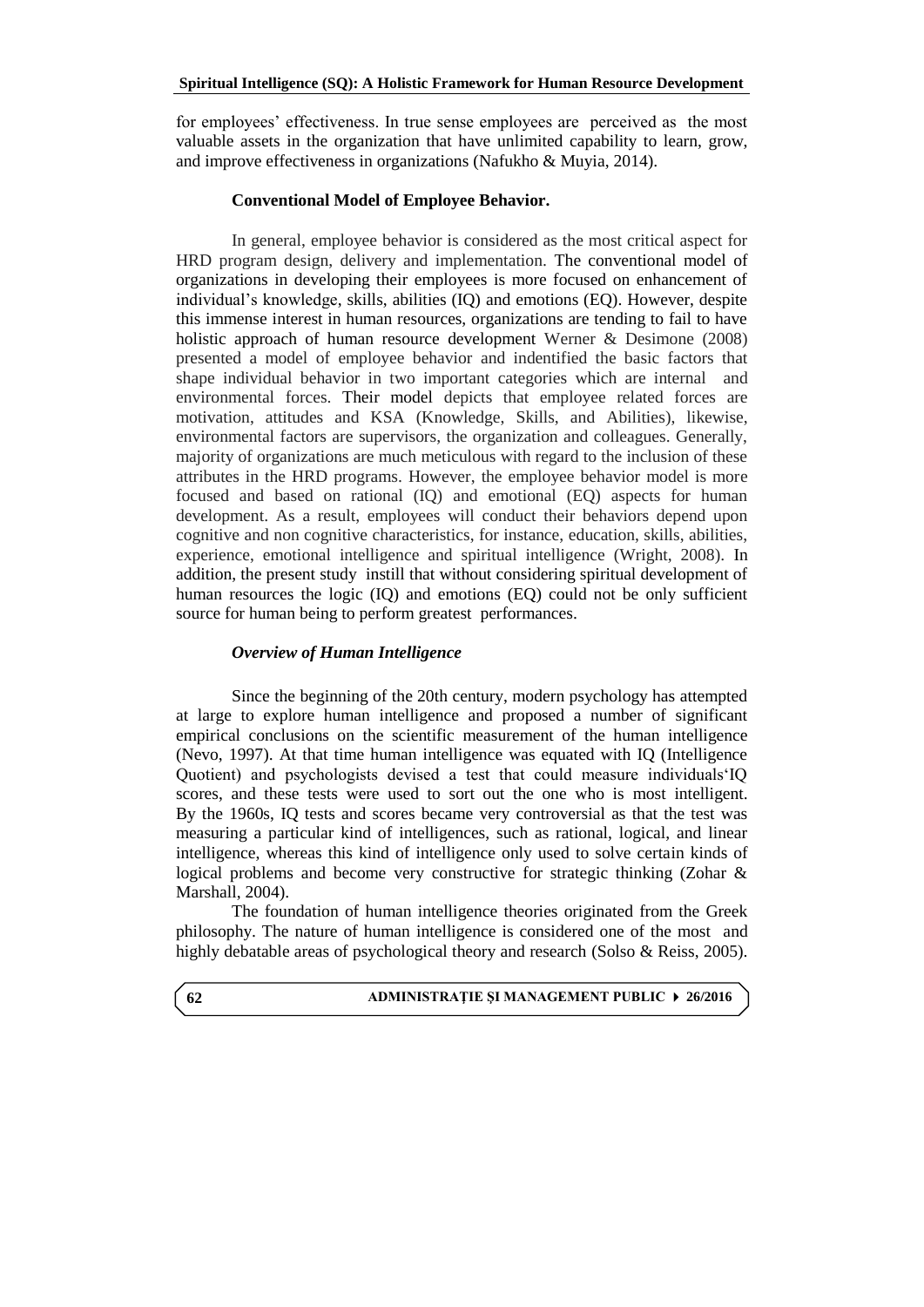The concept of human intelligence has been defined in several ways, including the abilities of reasoning, understanding, problem solving, abstract thought, learning and planning. In psychology, the term 'human intelligence' is used to describe an ability to apply knowledge in order to manipulate one's environment or to think in the abstract to solve problems. Zohar and Marshall (2000) also stated that this type of intelligence is one of the most desirable human behaviouristic qualities in today's society. This assumption is consistent with the views of many researchers e.g. [Gould and Gould \(1994\)](#page-12-2) and Zohar and Marshal (2004) that human intelligence can be perceived as an essential key to success in life. The theory of multiple intelligence was discovered by Howard Gardner as a model of human intelligence, which stated that each type of intelligence provides a theoretical foundation for recognizing the different talents and abilities that people possess. Gardner (1993) and Zohar and Marshall (2000) asserted that the different types of human intelligence are anatomically separated from each other. Indeed, they are widely used concurrently and complemented one another as skills develop. Human intelligence is divided into three primary types of intelligence, namely Intelligence quotient (IQ), Emotional quotient (EQ), and Spiritual quotient (SQ) (Zohar & Marshall, 2000).



**Figure 1. Three levels of Human Intelligence System**

# **Intelligence Quotient (IQ)**

The concept of IQ is actually one of the most robustly debated topics within intelligence theory. In fact, little consensus were found on the definition of intelligence whereby, Neisser, Boodoo, Bouchard, Boykin, Brody, Ceci, Halpern,

**ADMINISTRATION AND PUBLIC MANAGEMENT 26/2016**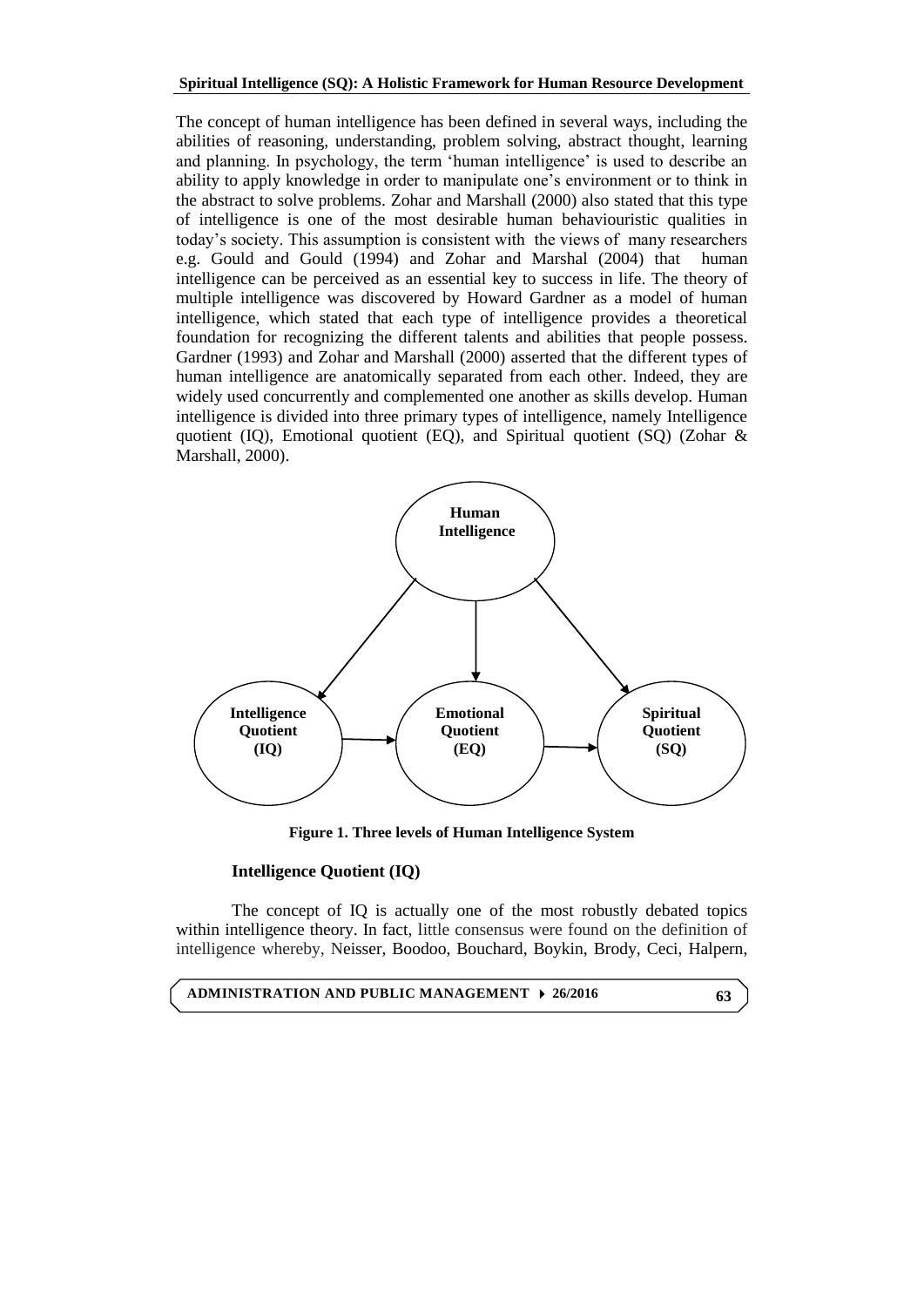Loehlin, Perloff, Sternberg, & Urbina, (1996), Sternberg, (1997), and Pinker (1997) define intelligence as the ability to attain goals in the face of obstacles by means of decisions based on rational rules. In addition, Chiu, Hong, and Dweck (1994), define intelligence as the level of skills and knowledge currently available for problem-solving. On top of that, Emmons (2000), given some specific domains of intelligence which are: breadth of knowledge, depth of knowledge, performance accomplishments, automaticity or ease of functioning, skilled performance under challenging conditions, generative flexibility, and speed of learning and developmental change. It was indicated that IQ is the primary intelligence used in HRD activities in organizations. The role of IQ, as an organizational intelligence, means the development of employees 'skill, thinking, knowledge, ability, rational and logical skills. High degree of IQ is often a prerequisite for the organization growth up to the top ranks of business, today. However, it is inadequate to predict executive competence and corporate success. However, high IQ alone does not guarantee that a person is able to be an outstanding employee and get promoted ahead of others. Hence, Cherniss (2010) argued that success in work and life depends on more than just the basic cognitive abilities typically measured by IQ tests and related measures but it also depends on a number of personal qualities that involve the perception, understanding, and regulation of emotion.



**Figure 2. Intelligence Quotient**

### **Emotional Quotient (EQ)**

Academicians (Androniceanu, Ciobanu, 2015), practitioners, business leaders and psychologists have shown enormous attention towards the importance of EQ in the HRD (Burbach, Barbuto & Wheller, 2003). Back in 1990, the concept of EQwas first coined by Salovey and Mayer (1990) and the researchers argued

**ADMINISTRAŢIE ŞI MANAGEMENT PUBLIC 26/2016 64**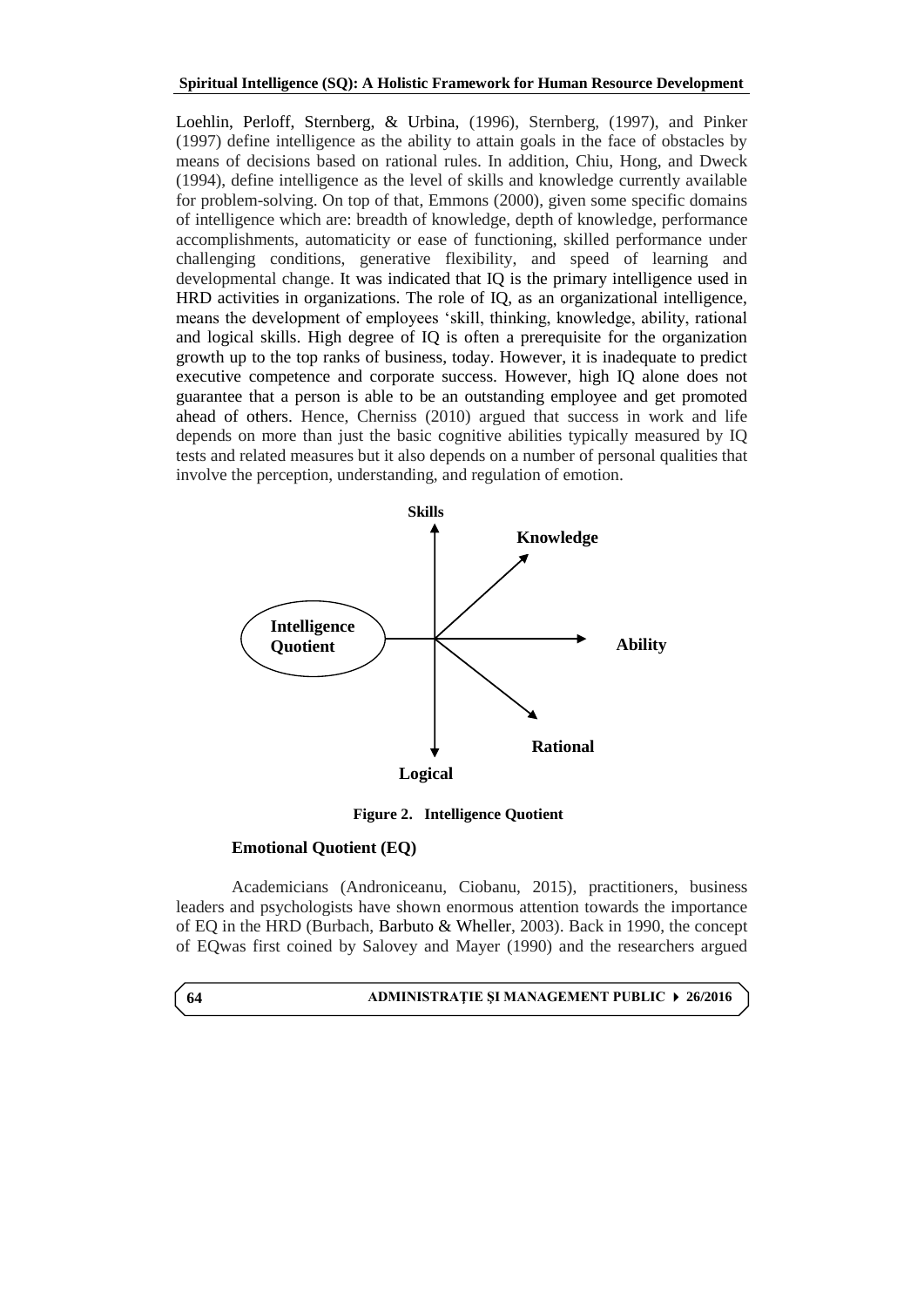that emotional quotient (EQ) is a type of social intelligence, that is individual ability to monitor their own and others' emotions, to discriminate among them and to use that information to guide their thinking and actions. Emotional quotient has its roots in the notion of social intelligence as first proposed by Thorndike in 1920. Later on, the idea was popularized by Daniel Goleman's best-selling book Emotional Intelligence (1995), in which he claimed that EQ is beyond the IQ and has significant effects on person's life outcomes. Mayer and Salovey (1997) have conceptualized emotional quotient as a set of mental abilities concerned with emotions and the processing of emotional information. In reality, employees face various problems and experience dynamic states of emotional feelings such as anger, anxiety, stress and frustration at work. Many organizations attempted to enhance employees' ability in dealing and controlling their emotional state which has affect on their work performance and job satisfaction. The reason is that an effective management of positive and negative emotions of employees oneself and others could help in dealing with work related issues and promote appreciative interpersonal relationships. For example, such abnormalities which are the result of stress, and anger could be prevented through effective training mechanism such as stress and anger management that will ultimately influence human behavior and improve communication skills (Besharat, 2007). Intelligently, controlling the emotions of oneself and understanding the emotions of others in any environment could be sooth full in achieving ones goals (Mayer & Salovey, 2005). However in the recent time researcher postulated the threshold of human intelligence goes beyond EQ. Thus, this statement further highlights that the importance of SQ is being ignored in the frame of human intelligence and more specifically in human resources development process.



**Conflict Management skills**

**Figure 3. Emotional Quotient**

**ADMINISTRATION AND PUBLIC MANAGEMENT 26/2016**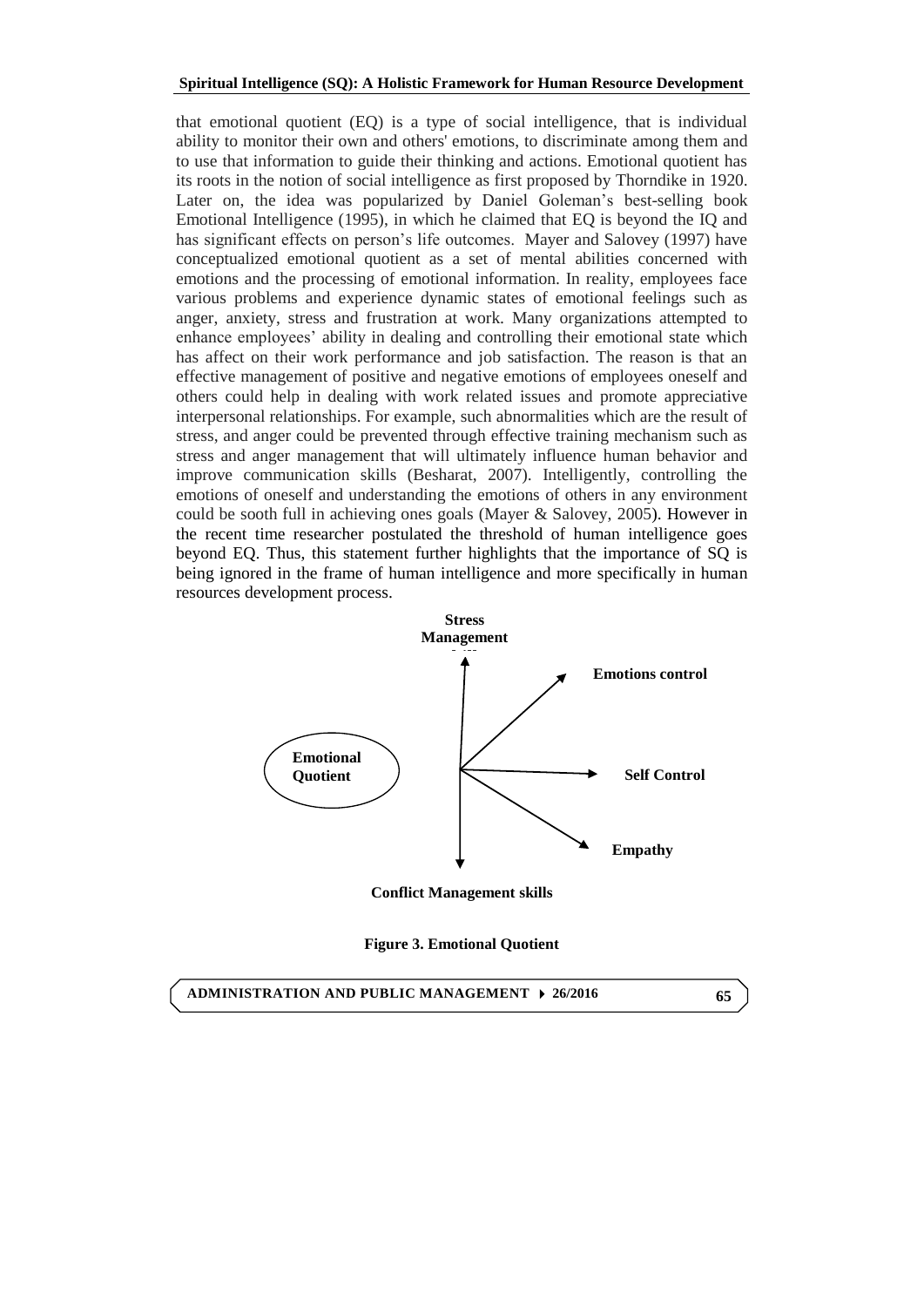# **Spiritual Intelligence (SQ)**

Modern research has established amazing findings that would substantiates the notion of religion and spirituality has a substantial connection with optimal existence and human well-being, that is believed to provide a proper function of meaningful life (Miller-Perrin & Mancuso, 2014). Worldwide spiritual wisdom has always given great importance for the purification of the heart and this purity leads to quality of decision making where intellect or reason couldn't be enough source of consciousness (Zsolnai, 2011). As the fact is that the spiritual body is connected to the uppermost level of wisdom and forms the source of pure realization. Spirituality can provide answers to multiple a dilemma which are experienced in real life and is therefore, creating increasingly interest of entrepreneurs, managers and business leaders (Nandram, 2010). In recent years, spirituality has been considered as an central element of intelligence because it predicts functioning and adaptation, and offers capabilities that enable people to solve problems and attain goals (Taghizadeh Yazdi, 2015). Besides that, spiritual intelligence established as a viable intelligence, and this acknowledgment is being vigorously manifested in the spheres of business world (Sisk, 2015). The multiple intelligence theory of Gardner's (1983) suggests that the concept of spirituality as form of intelligence based upon a series of related but distinct cognitive processes and abilities that leads an individual to understand his\her surrounding and live a better life. Although, intelligence with spirituality was not addressed in key domains of Gardner's theory, later researcher suggested existential and moral intelligence may be part of the theory (Gardner, 2000). In a nutshell, the Holistic Human Resources Development (HHRD) model should incorporate the elements of IQ, EQ and SQ as their main contents in enhancing the quality and worthy of the employees in the organization. Below is the proposed diagram of the HHRD model to the organization (Refer to figure 5).



**Figure 4. Spiritual Intelligence**

**ADMINISTRAŢIE ŞI MANAGEMENT PUBLIC 26/2016**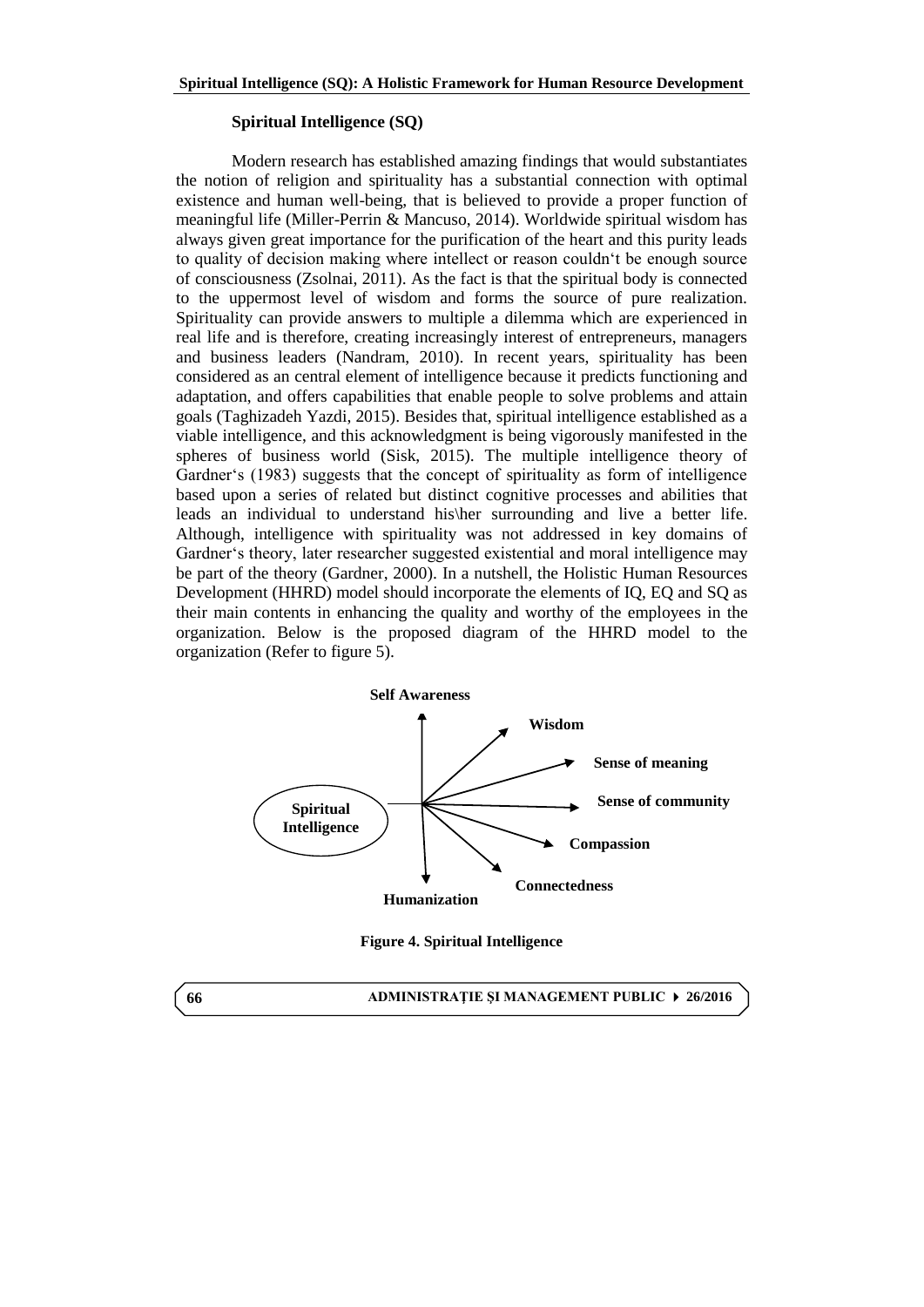# **Diverse views on Spiritual Intelligence**

According to Wink and Dillon (2002), spiritual intelligence (SQ) is built through the accumulation of separate experiences, that is, individuals increasingly experience an expanded commitment to engage in actual spiritual practices. In addition, Ronel and Gan (2008) define SQ as an ability to understand the world and oneself through God-centeredness and to adapt one's life accordingly. In fact, it is a basic ability that shapes and directs all other abilities and there are several attributes of SQ, such as faith, humility, gratitude, integrative ability, the ability to regulate emotions, morality and the ability for moral conduct, and the ability for forgiveness and love, are portrayed in a non-inclusive description. On top of that, Nachiappan et al. (2014), define SO as the abilities to act accordingly, being empathy and intelligent to maintain internal and external freedom without considering any conditions. On the other hand, Zohar and Marshall (2004) and Rousseau (2014) interpret SQ as the intelligence with which we access our deepest meanings, values, purposes, and highest motivations in positive ethical spectrum. Therefore, in short, SQ means the ability to behave with wisdom and compassion while maintaining inner and outer peace (equanimity) regardless of the circumstances (Wigglesworth, 2011). Spirituality encompasses the way an individual lives out his or her sense of interconnectedness with the world through an ability to tap into deep resources comprising truth, service, and wholeness reflecting self awareness and unity (Howard, 2002).

From the literature, it is evident the number of dimensions or components has been recommended and validated by scholars in defining the concept of spiritual intelligence. In the context of present study the core components of spiritual intelligence (i.e., wisdom, sense of community, and sense of meaning) are adopted from literature as these variables are widely accepted while defining the concept in the body of knowledge. In brief, several authors 'advocates that spiritual intelligence is the wisdom intelligence and consider it as a holistic expression of spiritual intelligence (Rovers & Kocum, 2010; Zohar & Marshall, 2004). Moreover, Vaughan (2002) reported that spiritual maturity is expressed through person's wisdom and compassionate deeds that would contribute to the holistic development of the human. Recent scholarship provides compelling correlations between spirituality and good business (Brophy, 2014; Geh, 2014), and it has gained the interest of both scholars and practitioners (Hicks, 2003; Kinjerski & Skrypnek, 2008; Krishnakumar & Neck, 2002). In addition, Karakas (2010) confirmed that the incorporation of spirituality at work increases employees 'wellbeing by increasing their morale, commitment, and productivity; and decreases employees 'stress, burnout, and work holism in the workplace.

# **Theoretical and Practical Significance of Holistic Framework**

Academician urged that human resource practices have great influence on human behavior and it has strong influence on overall organizational performance

**ADMINISTRATION AND PUBLIC MANAGEMENT 26/2016**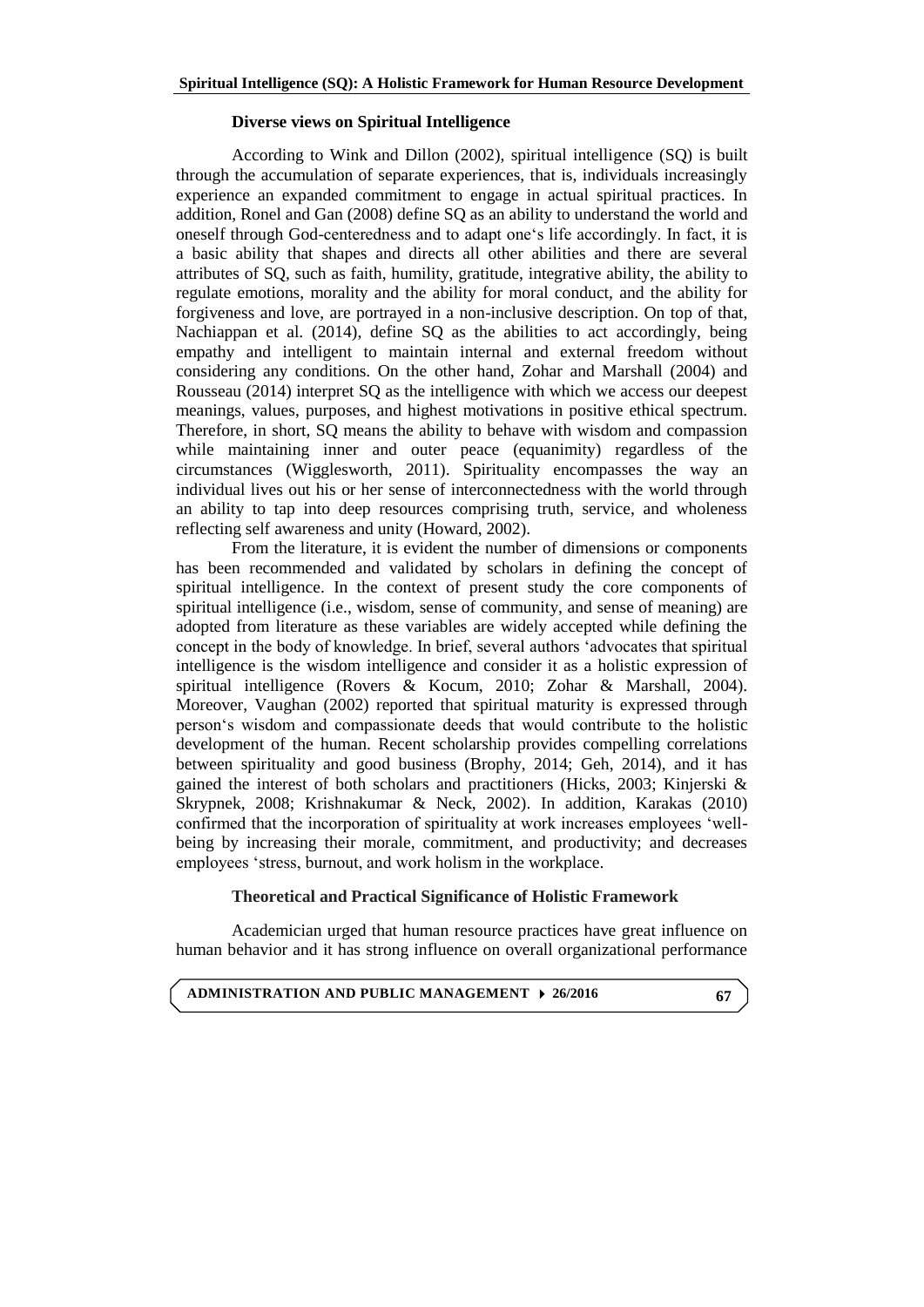(Noor et al., 2016; Podsakoff et al., 2011). Till date HRD scholars underpinned only the enormous impact of intelligence quotient (IQ) and emotional intelligence (EQ) for developing human resources (Farnia et al., 2016). In fact the subject of spiritual intelligence gaining a great momentum in both popular and scholarly literature and people use their spiritual intelligence to discover what is critical in life, particularly in their own lives, and what they can bring to nourish the world (Sisk, 2015). Whereas, employee's spiritual intelligence is considered as a key contributor or predictor to work performance and builds structural relationships among different set of organizational variables (Rani et al., 2013). However, the significance of individual spiritual attributes and competencies in organizational life treated as missing attribute in the theory and in practice (Gotsis & Kortezi, 2008).

Certainly, spiritual intelligence strengthen human integrative perception of wholeness and thinking beyond materialism, which push people towards spiritual path and also help them to cope with painful circumstances (Ronel & Gan, 2008). As a result, managers must apply their collective intelligence (IQ, EQ, and SQ) in the process of decision making, thinking, and behaving at the work place (Fry et al., 2011). Moreover, Hoover (2014) claimed that it is possible to design and implement spiritual actualization learning system within the organization. The comprehensiveness of this application is also supported by Ronel and Gan (2008) and they declared that spiritual intelligence cover all key domains of human functions that is the central capability to live one's life with values, motivation, intentions, emotions, and personality structure

Previous literature shows the vital importance of spiritual intelligence and its impact on organizational variables. However, from the theoretical perspective present study will add new insights in the body of knowledge through proposing the significant diverse dimensions of spiritual intelligence such as wisdom, sense of community, and sense of meaning and so on , in developing human resources that is expected to have greater positive outcomes, more specifically reduce prevailing moral abnormalities in organizations. The study hopes to shed light on the imperative role human spiritual intelligence for better understanding of such practices to enhance employee good conduct. Further, while most of the previous studies have only focused on limited components of the human intelligence and its association with HRD. This study contributed and examined one of the neglected dimensions of human intelligence (SQ) which has been highlighted as a enormous strength of individuals in recent scholarships (Walsh & Reams, 2015). So far, theoretically, literature revealed that the component of IQ and EQ in human resource development design has been explored to large extend, however, researchers emphasized on the insertion of spiritual intelligence in the framework of human resource development. Thus, this study adds in the body of knowledge while exploring and adopting spiritual intelligence for development of human resources.

#### **ADMINISTRAŢIE ŞI MANAGEMENT PUBLIC 26/2016**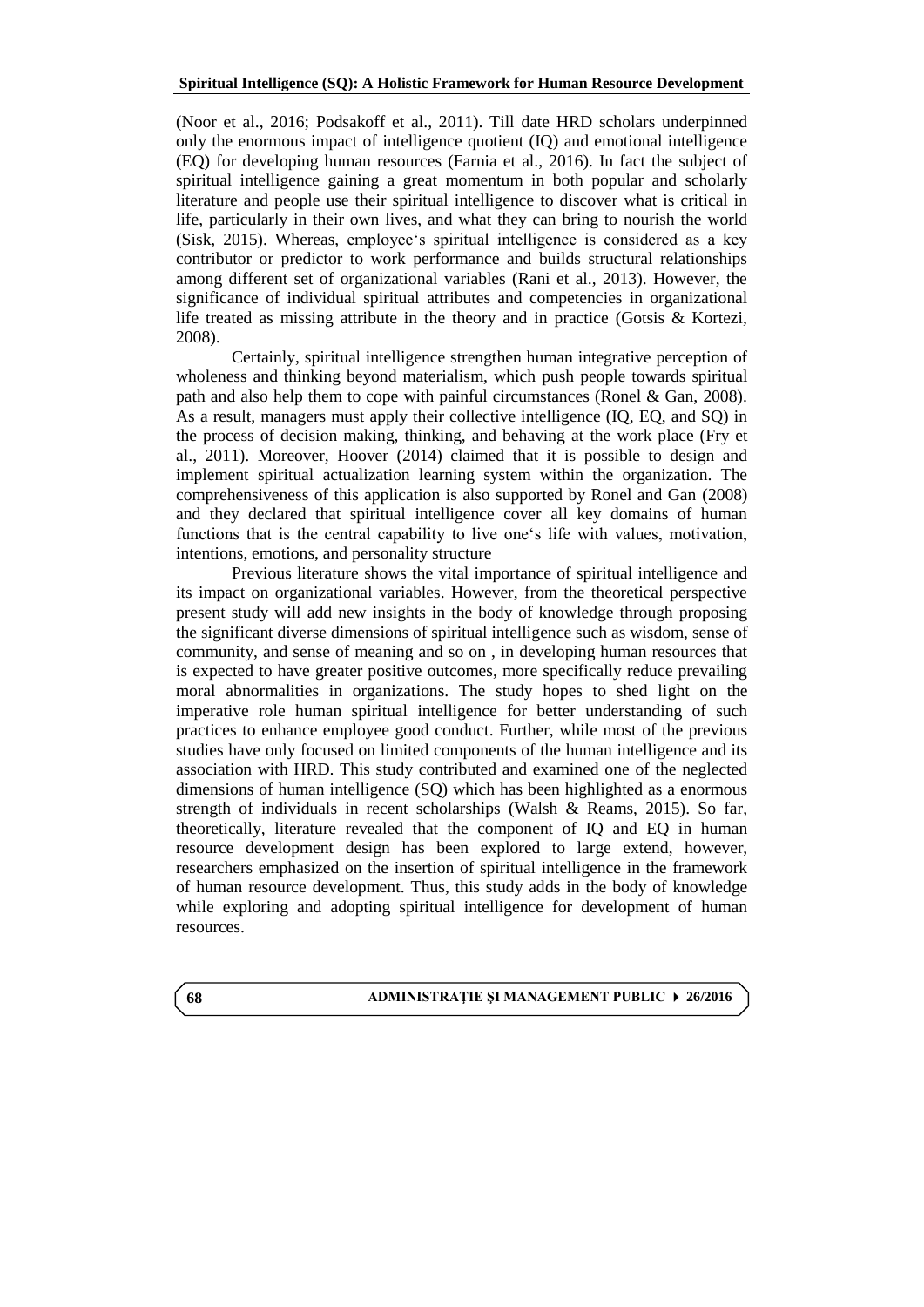From the practical perspective, in general it is anticipated that this study serve as a base for encountering employees deviant behavior. Practically, this study will shed light on the aforesaid relationship among the variables in resolving the human behavioral crises in organization. This study also expects to find out that spiritual intelligence will have higher impact on employee behaviors. The study will also helpful for the policy makers and practitioners to revisit their human development programs. It is hoped that proposed concept will helps managers to have greater understanding on employee's behavioral aspects and organization may employ the holistic framework of this study in their strategy in order to tackle unacceptable behaviors of employees. This study will be useful for mangers of any industry either that are in public or private organization. Further, it is noted that human behavioral crises are witnessed globally, it is hoped that based on the significance of model similar studies will be carried out in the future studies.



**Figure 5. Holistic Human Resource Development Model (HHRDM)**

**ADMINISTRATION AND PUBLIC MANAGEMENT 26/2016**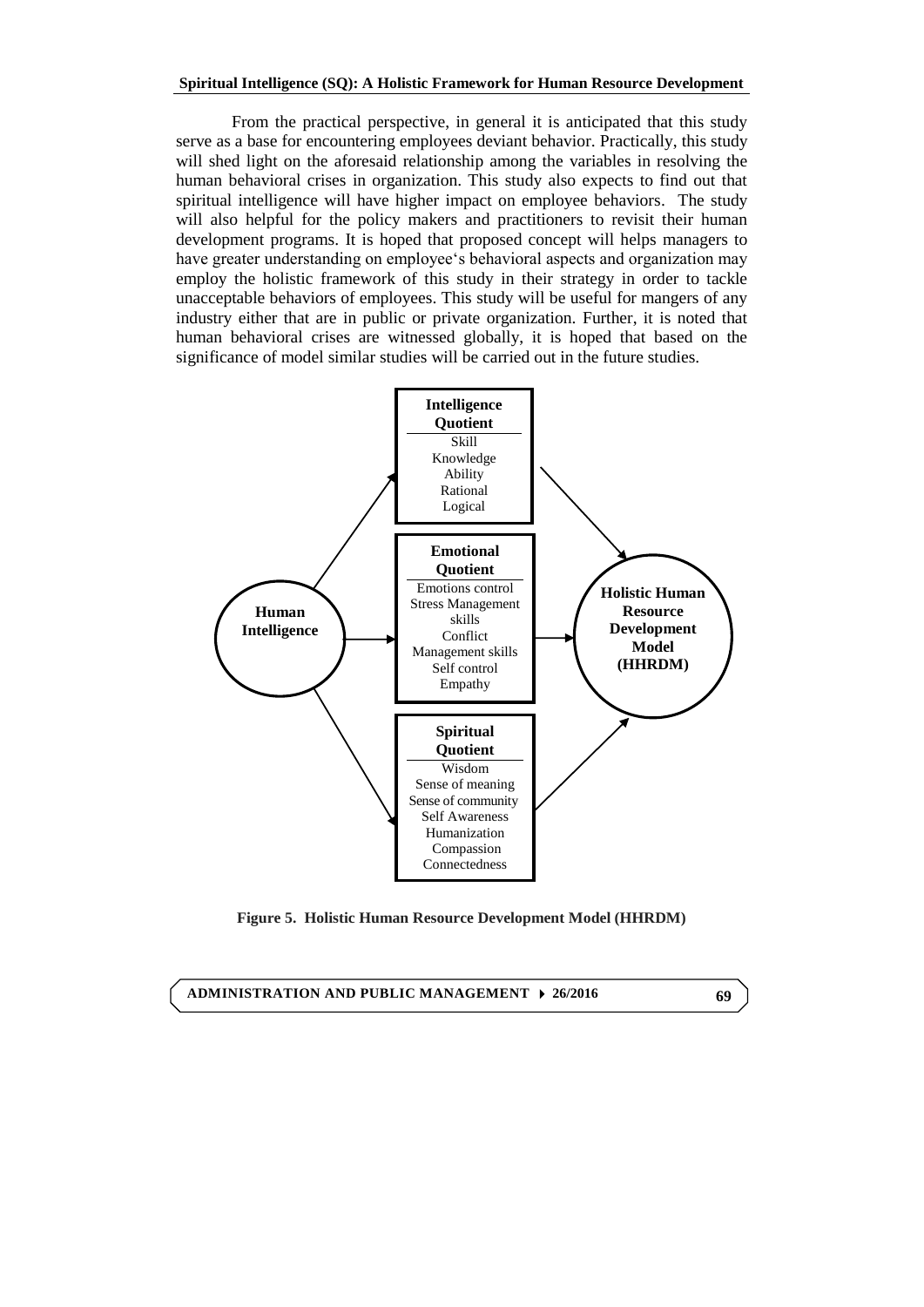# **Conclusion and Future Research**

In recent years, a notable increase of research work on the topic of spiritual intelligence (SQ) has been observed. The growth and scope over last decade demonstrate that SQ, represents a fruitful area of interest for the researchers. However, there is a dearth of studies on spiritual intelligence and its relation to employee behavior as number of researchers suggested this notion for further in depth exploration (Bandsuch & Cavanagh, 2005; Geigle, 2012; Martin & Hafer, 2009; Saks, 2011; Vandenberghe, 2011). Consequently, as suggested in present study, the inclusion of spiritual intelligence in the organization's HRD model will prosper humanization among employees as well as enhances commercial benefits to the organization (Ronel & Gan, 2008). On the other side, in present scenario HRD programs needs to be re-designed and consideration of employees entire being (mind, body, and spirit) would creates a climate for holistic flourishing of the employees (Poole, 2009). Therefore, there is a great call for redesigning HRD philosophy in a holistic manner in order to establish greater satisfaction for all stakeholders (Marques, 2005; Thakadipuram, 2010). Subsequently, the holistic human resource development program will enhance the quality of employees where they do not only come at work with their bodies and minds but also with heart, soul, creativity and divine spirit (Karakas, 2010). Further, Guillén et al. (2014) claimed that there is a rising interest regarding employee moral and spiritual motives that also help managers in developing human resources, decision making, to be on right direction, to gain valuable organizational outcome and improved esprit de corps for better consideration of employee work. Thus, the pursuance for holistic human resource development is indispensable for exploration, learning, growth and accomplishment in existing workplace environment (Thakadipuram, 2010). Keeping in view above justifications present study proposed the insertion of SQ to fill existing gaps in order to contribute in the body of knowledge.

Authors of the paper expect future research will be carried out in detail on spiritual intelligence with respect to HRD. It is suggested that this idea might be tested empirically to gain more interesting scientific findings. Similarly, while exploration of the present area researcher may look into theoretical justifications for future investigations. All of these recommendations may contribute in establishing the holistic human resources in the organization that could bring utmost prosperity and improving themselves to deal with difficult problems of today's world.

# **Acknowledgment**

Researchers are thankful to IPS fellowship scheme Universiti Sains Malaysia, 11800, Penang, Malaysia for providing the necessary facilities and support for conducting this research.

**ADMINISTRAŢIE ŞI MANAGEMENT PUBLIC 26/2016**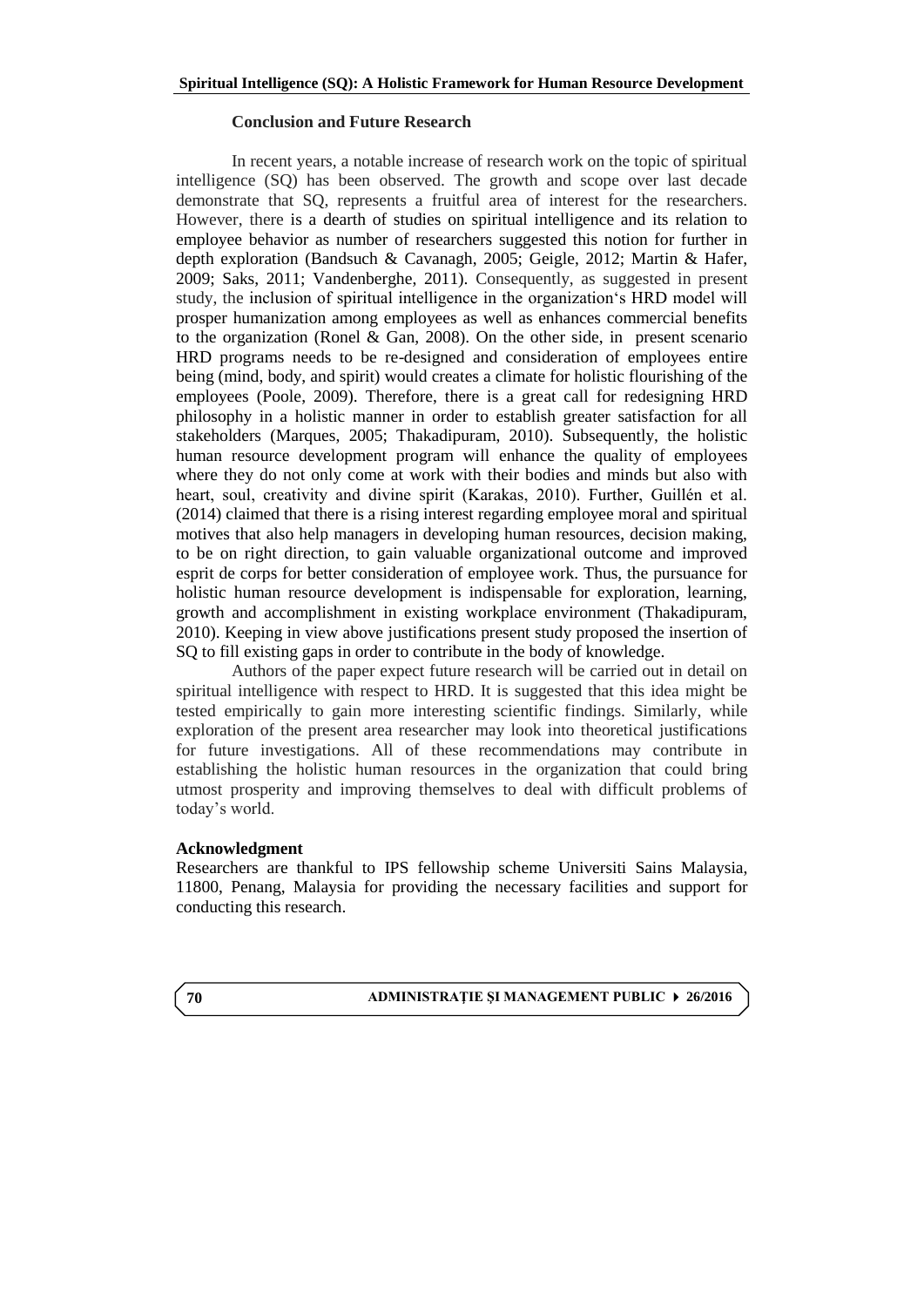# *References*

<span id="page-11-0"></span>Androniceanu, A., Ciobanu, A., (2015). Civil Servants Motivation and Work Performance in Romanian Public Institutions. *Procedia Economics and Finance,*  vol.30, pp.64-74.

Armstrong, M., Taylor, S. (2014). *Armstrong's handbook of human resource management practice*: Kogan Page Publishers.

Bandsuch, M. R., Cavanagh, G. F. (2005). Integrating spirituality into the workplace: theory and practice. *Journal of management, spirituality & religion, 2*(2), pp. 221-254.

Besharat, M. A. (2007). Psychometric properties of Farsi version of the Emotional Intelligence Scale-41 (FEIS-41). *Personality and Individual Differences*, 43(5), pp. 991-1000.

Brophy, M. (2014). Spirituality Incorporated: Including Convergent Spiritual Values in Business. J*ournal of business ethics*, pp. 1-16.

Bryc, H., Rozycka-Tran, J., Szczepanik, J., (2015). Cross-cultural differences in metacognitive self. *Economics and Sociology*, vol. 8(1), pp. 157-164.

Burbach, M. E., Barbuto, J. E. Jr., & Wheller, D.W. (2003). Linking An Ability Model of Emotional Intelligence to Transformational Leadership behaviors. [http://cpbacourses.crieghton.edu/MAM/2003/papers/ burbach.doc.](http://cpbacourses.crieghton.edu/MAM/2003/papers/%20burbach.doc)

<span id="page-11-1"></span>Chalofsky, N. F., Rocco, T. S., Morris, M. L**.** (2014). *Handbook of human resource development*: Wiley Online Library.

Cherniss, C. (2010). Emotional intelligence: New insights and further clarifications. *Industrial and Organizational Psychology*, vol.3, pp. 183–191.

Chiu, C., Hong, Y., & Dweck, C. S. (1994).Towardan integrative model of personality and intelligence: Ageneral framework and some preliminary steps. In R. J. Sternberg & P. Ruzgis (Eds.), *Personality and intelligence*, pp. 104–134. New York: Cambridge University Press.

Emmons, R. A. (2000). Is spirituality an intelligence? Motivation, cognition, and the psychology of ultimate concern. *International Journal for the Psychology of Religion*, vol.10(1), pp.3-26. doi: 10.1207/S15327582IJPR1001\_2.

**ADMINISTRATION AND PUBLIC MANAGEMENT 26/2016**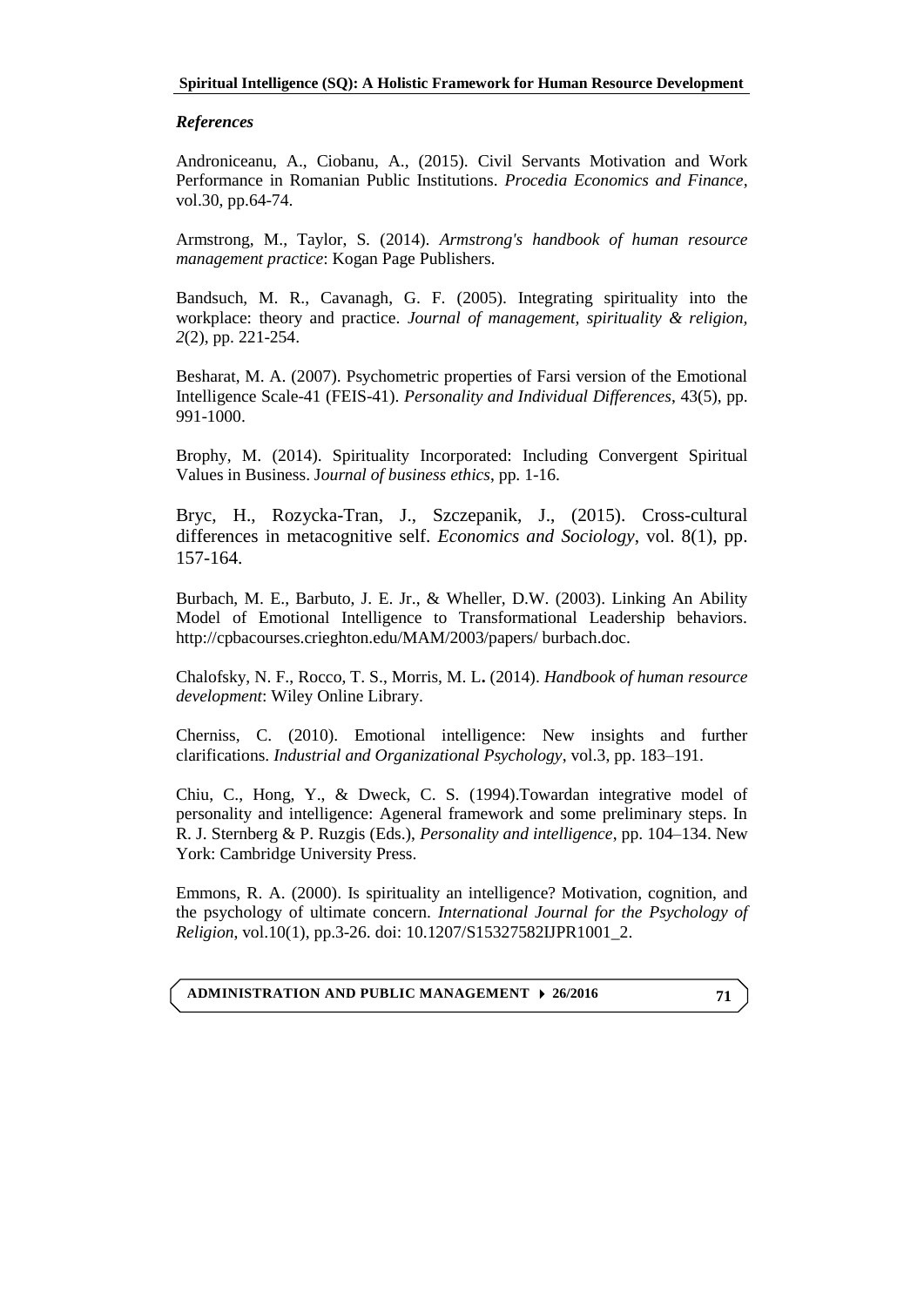Garavan, T.N. (1991), Strategic human resource development, *Journal of European Industrial Training*, vol. 15, pp. 17-30.

Geigle, D. (2012). Workplace Spirituality Empirical Research: A Literature Review. *Business & Management Review,* vol.2(10).

Farnia, F., Nafukho, F. M., Garavan, T. (2016). Emotional intelligence research within human resource development scholarship. *European Journal of Training and Development,* vol.40(2).

Gardner, H. (1983). *Frames of mind: The theory of multiple intelligences*. New York, NY: Basic Books.

Gardner, H. (2000). A case against spiritual intelligence. *The International Journal for the Psychology of Religion,* 10(1), 27-34. doi: 10.1207/S15327582IJPR1001\_3.

Geh, E. Z. (2014). Organizational spiritual leadership of worlds "made" and "found": An experiential learning model for "feel". *Leadership and Organization Development Journal*, vol.35(2), pp. 137-151.

Goleman, D. (1995). *Emotional intelligence: Why it can matter more than IQ.* New York: Bantam.

<span id="page-12-2"></span>Gotsis, G. , Kortezi, Z. (2008). Philosophical foundations of workplace spirituality: A critical approach. *Journal of business ethics,* vol.78(4), pp. 575-600.

<span id="page-12-1"></span>Gould, J. L., Gould, C. G. (1994). *The animal mind*.

Gosney, M. W., Hughes, C. (2016). Critical Thinking in HRD: A Path Forward. *The History of Human Resource Development*, pp. 149-158, Springer.

Griffin, R. W., Phillips, J. M., Gully, S. M. (2016). *Organizational behavior: Managing people and organizations*: Nelson Education.

Guillén, M., Ferrero, I., & Hoffman, W. M. (2014). The Neglected Ethical and Spiritual Motivations in the Workplace. *Journal of business ethics*, pp. 1-14.

Harrison, R. (1997) *Employees Development, Institute of personnel and development*, London.

Hicks, D. A. (2003). *Religion and the workplace pluralism, spirituality, leadership*. Cambridge: Cambridge University Press.

# <span id="page-12-0"></span>**ADMINISTRAŢIE ŞI MANAGEMENT PUBLIC 26/2016**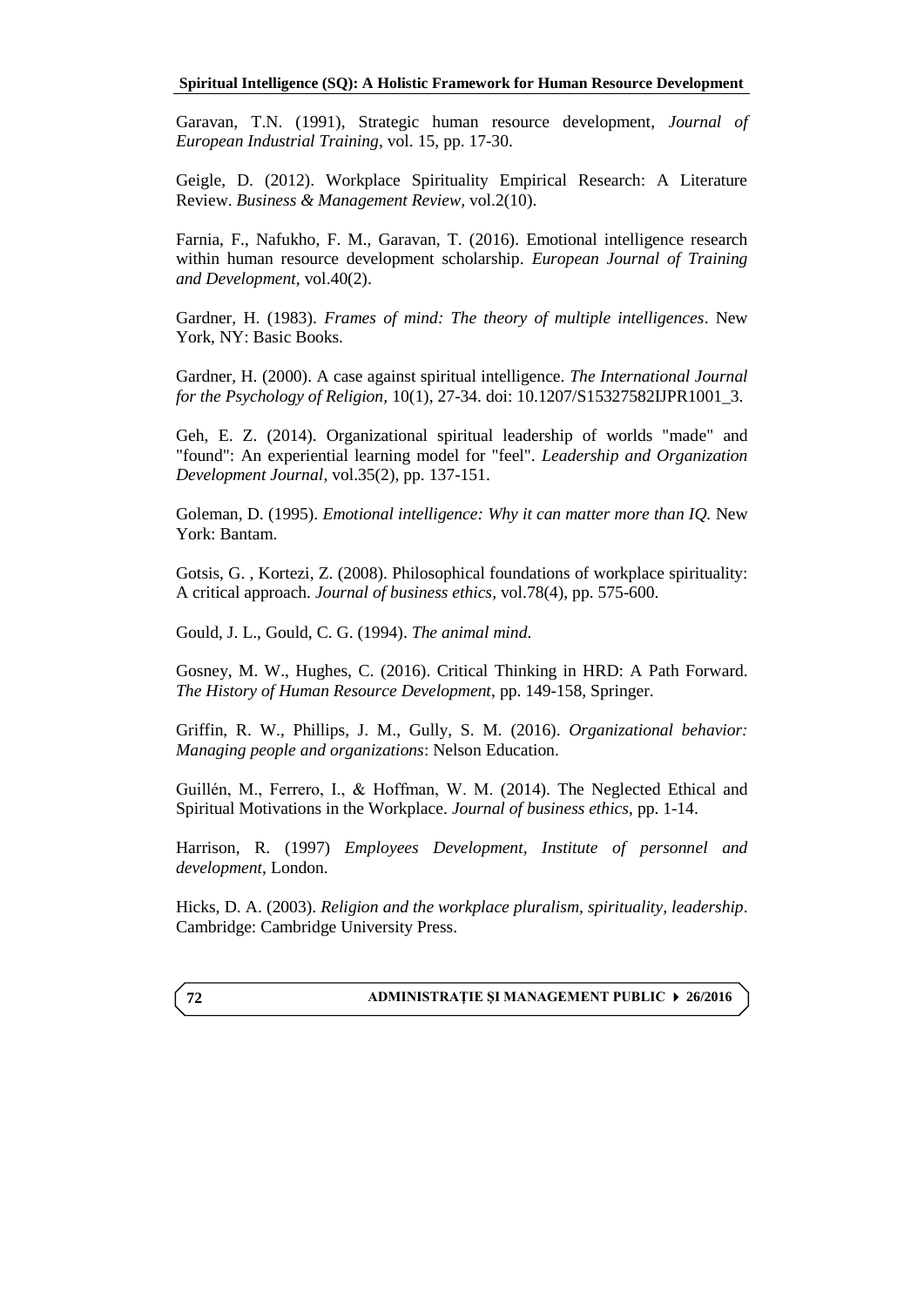Hoover, J. D. (2014). How "whole" is whole person learning? An examination of spirituality in experiential learning. D*evelopments in Business Simulation and Experiential Learning*, p. 34.

Howard, S. (2002). A spiritual perspective on learning in the workplace. *Journal of managerial psychology,* vol.17(3), pp. 230-242.

Karakas, F. (2010). Spirituality and performance in organizations: A literature review. *Journal of business ethics*, vol.94(1), pp.89-106.

Khan, M. T., Khan, N. A. (2011). "Integrated concept of human resource development (Proposing new model for HRD)". *Far East Journal of Psychology and Business*, vol.5(5), pp. 85-96.

Krishnakumar, S., Neck, C. P. (2002). The - whatl, - whyl and -howl of spirituality in the workplace. *Journal of managerial psychology,* vol.17(3), pp. 153-164.

Kinjerski, V., & Skrypnek, B. J. (2008). "The promise of spirit at work: increasing job satisfaction and organizational commitment and reducing turnover and absenteeism in long-term care". *Journal of gerontological nursing*, vol. 34(10), p. 17.

<span id="page-13-1"></span><span id="page-13-0"></span>Kumpikaite, V. (2008). Human resource development in learning organization. *Journal of business economics and management*, vol.9(1), pp. 25-31.

Mankin, D. P. (2001). A model for human resource development. *Human Resource Development International*, vol.4(1), pp. 65-85.

Martin, T. N., Hafer, J. C. (2009). Models of emotional intelligence, spiritual intelligence, and performance: a test of Tischler, Biberman, and McKeage. *Journal of Management, Spirituality and Religion,* vol.6(3), pp. 247-257.

Marques, J. (2005). "HR's crucial role in the establishment of spirituality in the workplace". *Journal of the American Academy of Business,* vol. 7(2), pp. 27-31.

Mayer, J. D. & Salovey, P. (1997). 'What is Emotional Intelligence?,' In P. Salovey and D. Sluyter (Eds.), *Emotional development and emotional intelligence,* pp. 3-31, New York: Basic Books.

<span id="page-13-2"></span>Mayer, J. D. (2005). A tale of two visions: Can a new view of personality help integrate psychology?, *American Psychologist*, vol.60(4), p.294.

**ADMINISTRATION AND PUBLIC MANAGEMENT 26/2016**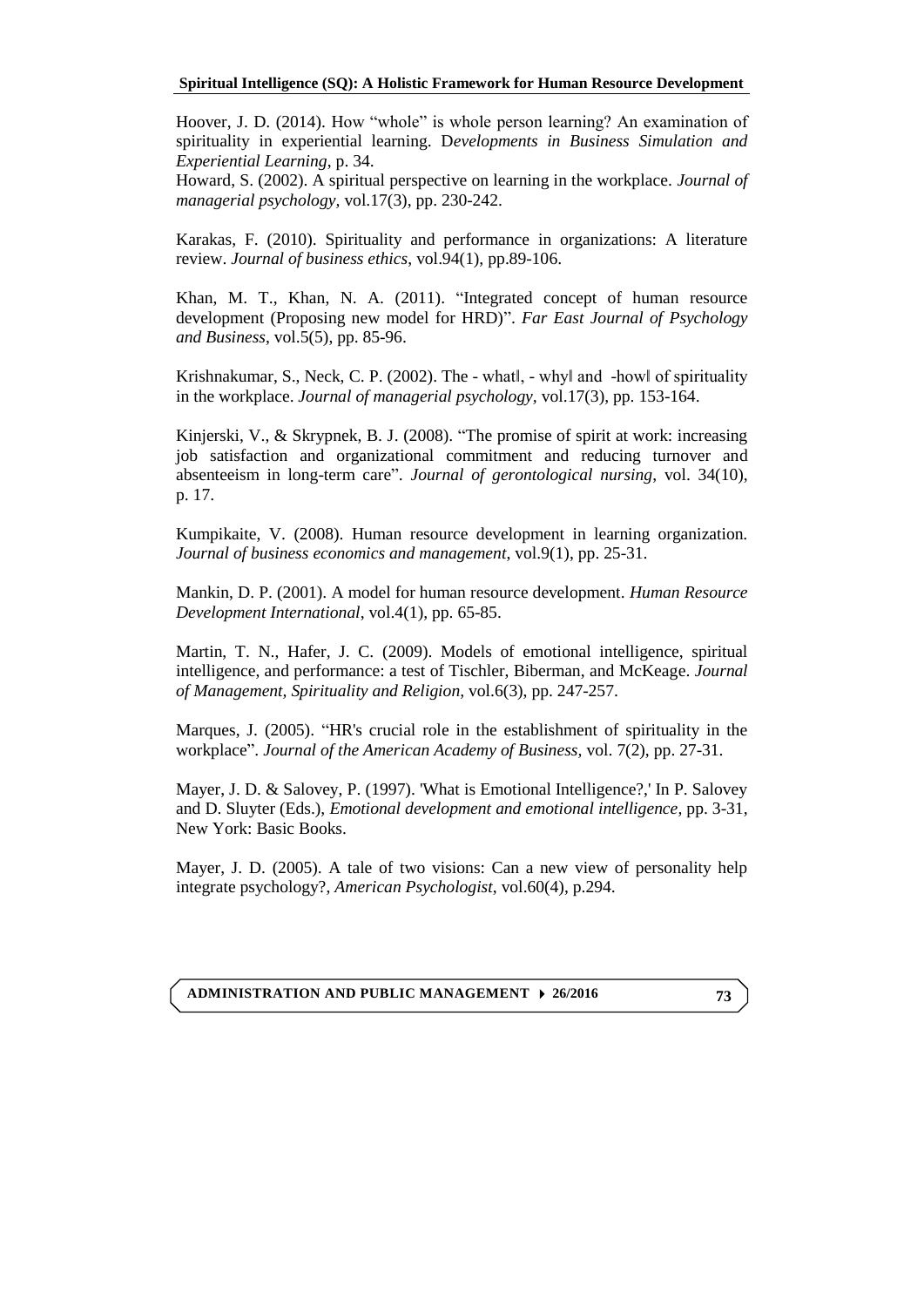Mcdonald, K. S., Hite, L. M. (2005). Reviving the relevance of career development in human resource development. *Human Resource Development Review*, vol. 4(4), pp. 418-439.

<span id="page-14-0"></span>Mcgoldrick, J., Stewart, J. (1996). The HRM-HRD nexus. *Human Resource Development: Perspectives, Strategies and Practice*, vol. 9(27).

Mcgoldrick, J., Stewart, J., Watson, S. (2003). *Understanding human resource development: a research-based approach*: Routledge.

Miller-Perrin, C., Mancuso, E. K. (2014). *Faith from a Positive Psychology Perspective*: Springer.

Nachiappan, S., Andi, H. K., Veeran, V. P., Ahmad, A. I., & Zulkafaly, F. H. M. (2014). Analysis of Cognition Integration in Intelligence Quotient (IQ), Emotional Quotient (EQ) and Spiritual Quotient (SQ) in Transforming Cameron Highlands Youths through Hermeneutics Pedagogy. *Procedia-Social and Behavioral Sciences,* vol. 112, pp. 888-897.

<span id="page-14-2"></span>Nafukho, F. M., Muyia, M. A. (2014). Emotional Intelligence and Its Critical Role in Developing Human Resources. *Handbook of Human Resource Development*, pp. 623-639.

Nandram, S. S. (2010). *Spirituality and business*: Springer.

Neisser, U., Boodoo, G., Bouchard, T. T., Jr., Boykin, A. W., Brody, N., Ceci, S. J., Halpern, D. F., Loehlin, J. C., Perloff, R., Sternberg, R. J, & Urbina, A. (1996). Intelligence: Known and unknowns. *American Psychologist*, vol. 51, 77–101.

Nevo, B. (1997). *Human intelligence*. Tel Aviv: The Open University of Israel (Hebrew Edition).

Noor, A. N. M., Khalid, S. A., Rashid, N. R. N. A. (2016). *The Relationship Between Human Resource Diversity Management Practices and Organizational Citizenship Behavior.* Paper presented at the Proceedings of the 1st AAGBS International Conference on Business Management 2014 (AiCoBM 2014).

Pluta, A., Rudawska, A., Magala, S., Magala, S. (2016). Holistic approach to human resources and organizational acceleration. *Journal of Organizational Change Management*, 29(2).

# <span id="page-14-1"></span>**ADMINISTRAŢIE ŞI MANAGEMENT PUBLIC 26/2016**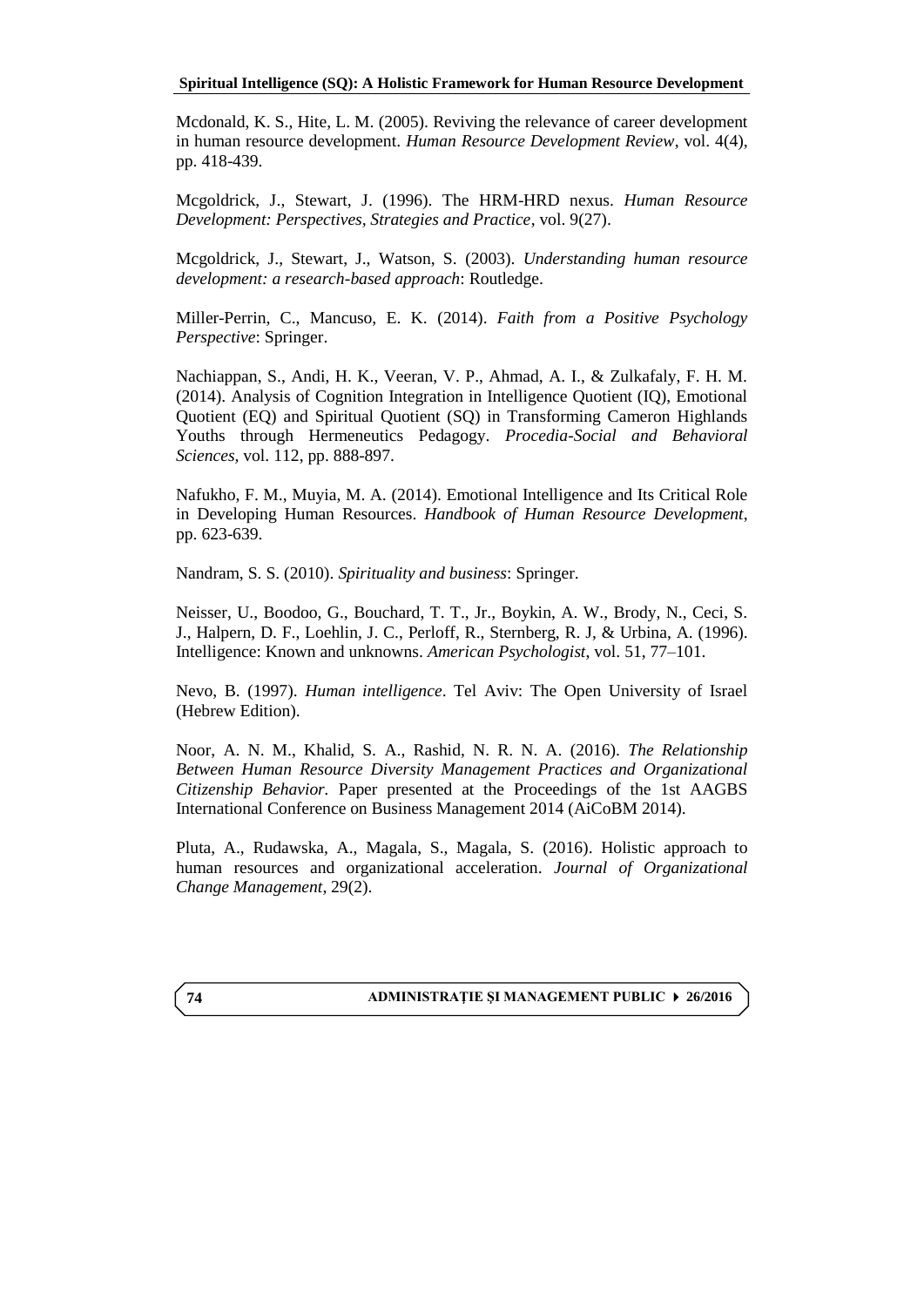Podsakoff, N. P., Whiting, S. W., Podsakoff, P. M., Mishra, P. (2011). Effects of organizational citizenship behaviors on selection decisions in employment interviews. *Journal of Applied Psychology,* vol. 96(2), p. 310.

Poole, E. (2009). Organisational spirituality–A literature review. *Journal of business ethics,* vol.84 (4), pp. 577-588.

Rani, A. A., Abidin, I., & Hamid, M. (2013). The impact of Spiritual Intelligence on Work Performance: Case studies in government Hospitals of East Coast of Malaysia. *The Macrotheme Review,* vol. 2(3).

<span id="page-15-2"></span>Rao, T. V. (2016). *Performance Management: Towards Organizational Excellence*: SAGE Publications India.

Ronel, N., & Gan, R. (2008). The experience of spiritual intelligence. *The Journal of Transpersonal Psychology,* vol.40(1), pp. 100-119.

<span id="page-15-0"></span>Rovers, M., Kocum, L. (2010). Development of a holistic model of spirituality. *Journal of Spirituality in Mental Health,* vol.12(1), pp. 2-24.

Ruona, W. E., Lynham, S. A. (2004). A philosophical framework for thought and practice in human resource development. *Human Resource Development International*, vol.*7*(2), pp. 151-164.

Saks, A. M. (2011). Workplace spirituality and employee engagement. *Journal of management, spirituality & religion,* vol. 8(4), pp. 317-340.

Salovey, P., & Grewal, D. (2005). "The science of emotional intelligence". *Current directions in psychological science,* vol.14(6), pp. 281-285.

Salovey, P., Mayer, J. D., Goldman, S., Turvey, C., Palfai, T., 1995. Emotional attention, clarity and repair: exploring emotional intelligence using the Trait Meta-Mood Scale. In: Pennebaker, J.W. (Ed.), Emotion, *Disclosure and Health. American Psychological Association*, Washington DC, pp. 125–154.

<span id="page-15-1"></span>Saru, E. (2007). Organisational learning and HRD: how appropriate are they for small firms?, *Journal of European Industrial Training*, vol.31(1), pp. 36-51.

<span id="page-15-3"></span>Sisk, D. A. (2015). Spiritual intelligence developing higher consciousness revisited. *Gifted Education International*.

Solso, R. L., Reiss, M. (2005). *Kognitive Psychologie*: Springer Heidelberg.

**ADMINISTRATION AND PUBLIC MANAGEMENT 26/2016**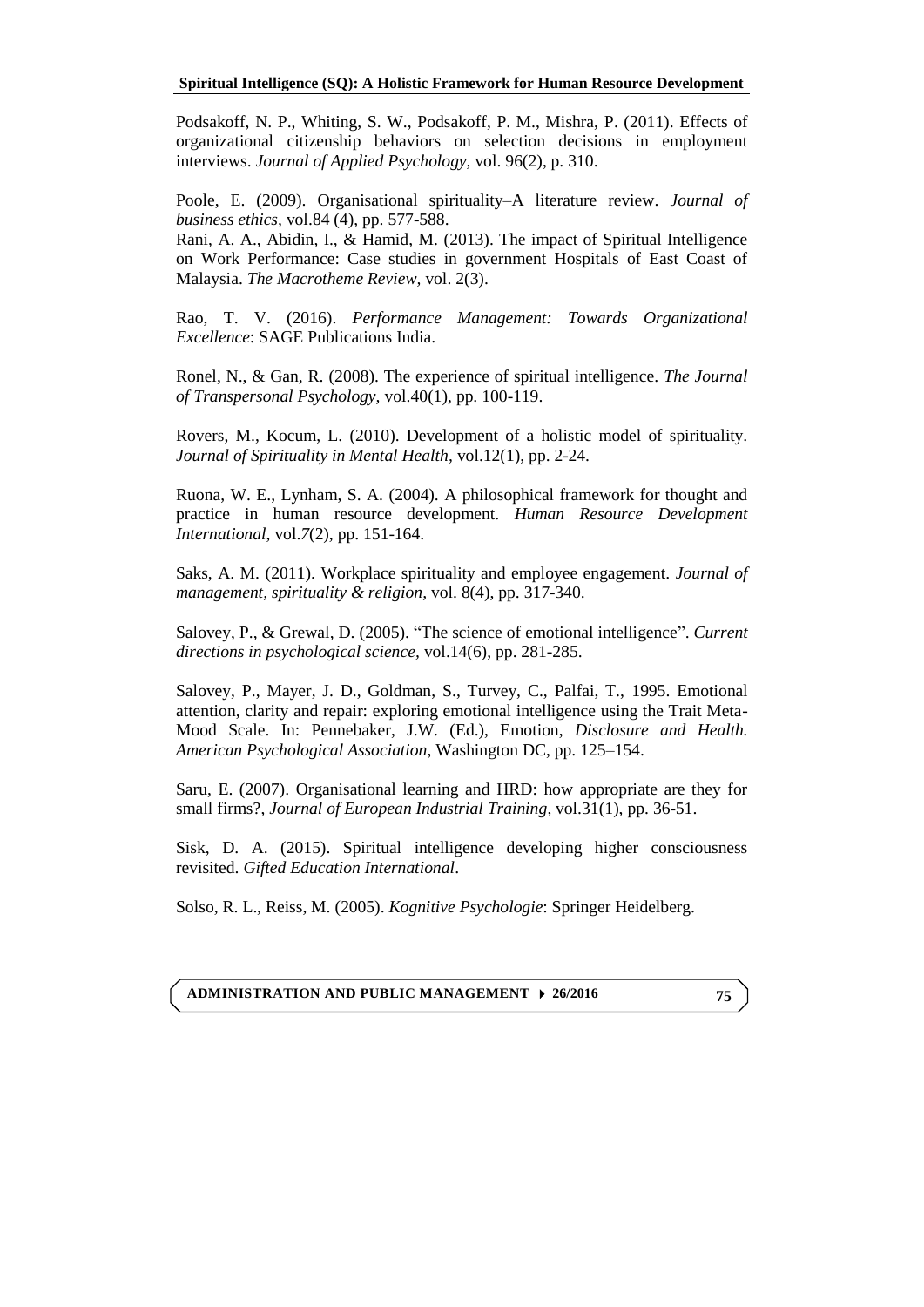Sternberg, R. J. (1997). The concept of intelligence and its role in lifelong learning and success. *American Psychologist,* vol.52, pp. 1030–1037.

Stokes, P., Baker, C., Lichy, J. (2016). The Role of Embedded Individual Values, Belief and Attitudes and Spiritual Capital in Shaping Everyday Postsecular Organizational Culture. *European Management Review*.

Taghizadeh Yazdi, M. R. (2015). Quantitative assessment of spiritual capital in changing organizations by principal component analysis and fuzzy clustering*. Journal of Organizational Change Management*, vol.28(3), pp. 469-485.

<span id="page-16-0"></span>Thakadipuram, T. (2010). Leadership wholeness: A human resource development model. *Human Resource Development International,* vol. 13(4), pp. 463-475.

Tseng, C.-C., Mclean, G. N. (2008). Strategic HRD practices as key factors in organizational learning. *Journal of European Industrial Training*, vol. 32(6), pp. 418-432.

Vandenberghe, C. (2011). Workplace spirituality and organizational commitment: an integrative model. *Journal of management, spirituality & religion,* vol. 8(3), pp. 211-232.

Vaughan, F. (2002). What is spiritual intelligence?, *Journal of Humanistic Psychology*, vol. 42(2), pp. 16-33.

Walsh, R., Reams, J. (2015). Studies of Wisdom: A special issue of integral review. *Integral Review,* vol. 11(2).

Weinberger, L.A. (1998), Commonly held theories of human resource development, *Human Resource Development International,* Vol. 1, pp. 75-93.

Werner, J. M., Desimone, Randy, L., (2008). *Human Resource Development*, 5<sup>th</sup> Edition South western.

Werner, J. M., Desimone, R. L. (2011). *Human resource development*: Cengage Learning.

Wigglesworth, C. (2012). SQ21: *The twenty-one skills of spiritual intelligence.* New York, NY: Select Books.

Wilson, J. D. (2014). Human Resource Development Practices and Orthodoxies. *Human Resource Development Quarterly*, vol.25(4), pp. 493-497.

<span id="page-16-1"></span>**ADMINISTRAŢIE ŞI MANAGEMENT PUBLIC 26/2016**